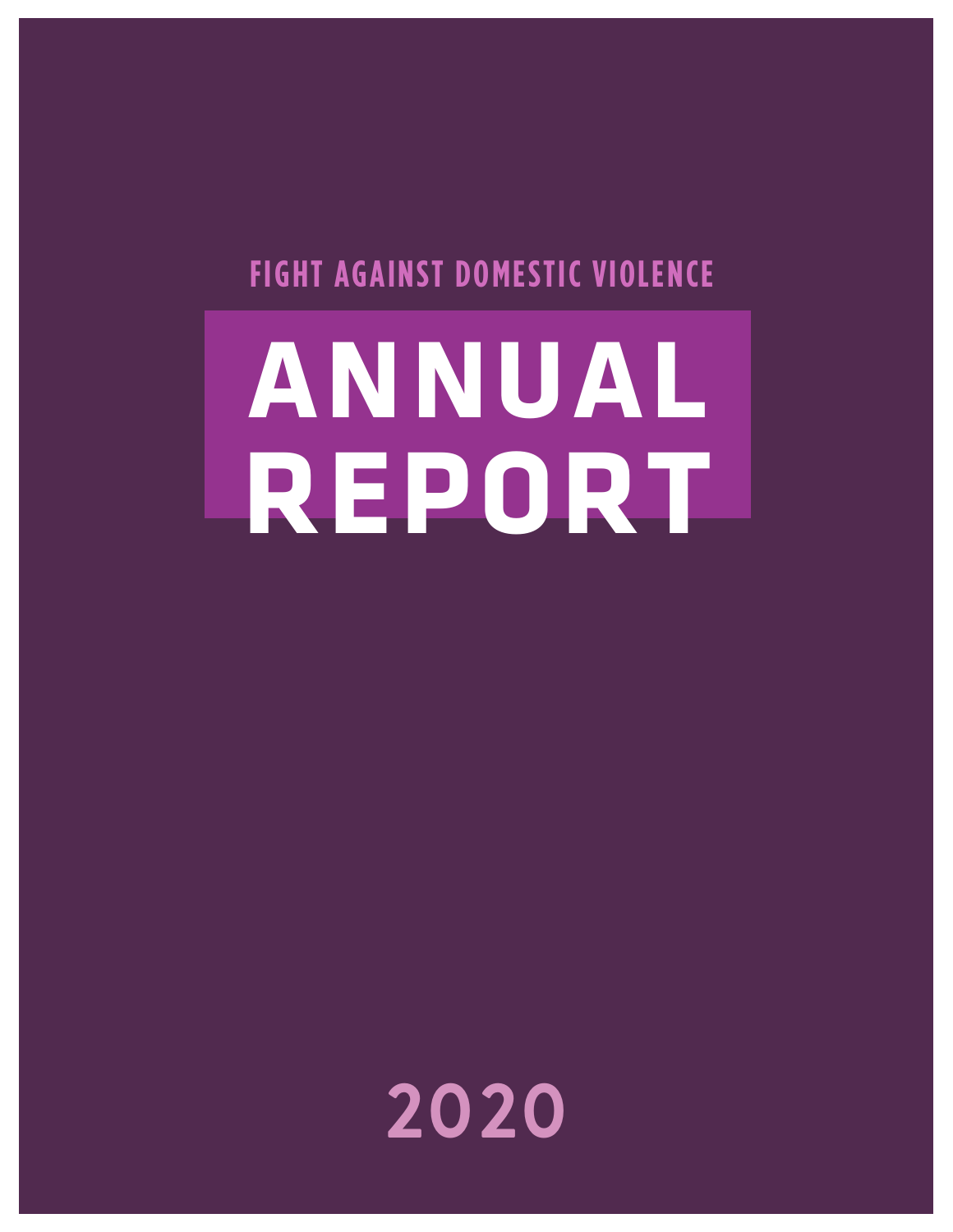# **FADV OFFICERS AND STAFF BOARD OF DIRECTORS**



Executive Director **BROOKE MUIR**



**DR. JESSIE RICHARDS** Advisory Director



**ROBERT SUGITACHI**

Fundraising Manager



**BRITTANY LOOSE**

Marketing Manager

Jessie Richards Jared Richards Christy Hepworth Adam Hepworth Keri Evans Lyndsey Ekstrom Jenny Andrus Patricia Halaufia Janelle Horton Kimberly Hadlock Ryker Morris





**HEATHER HARRIS**

Graphic Designer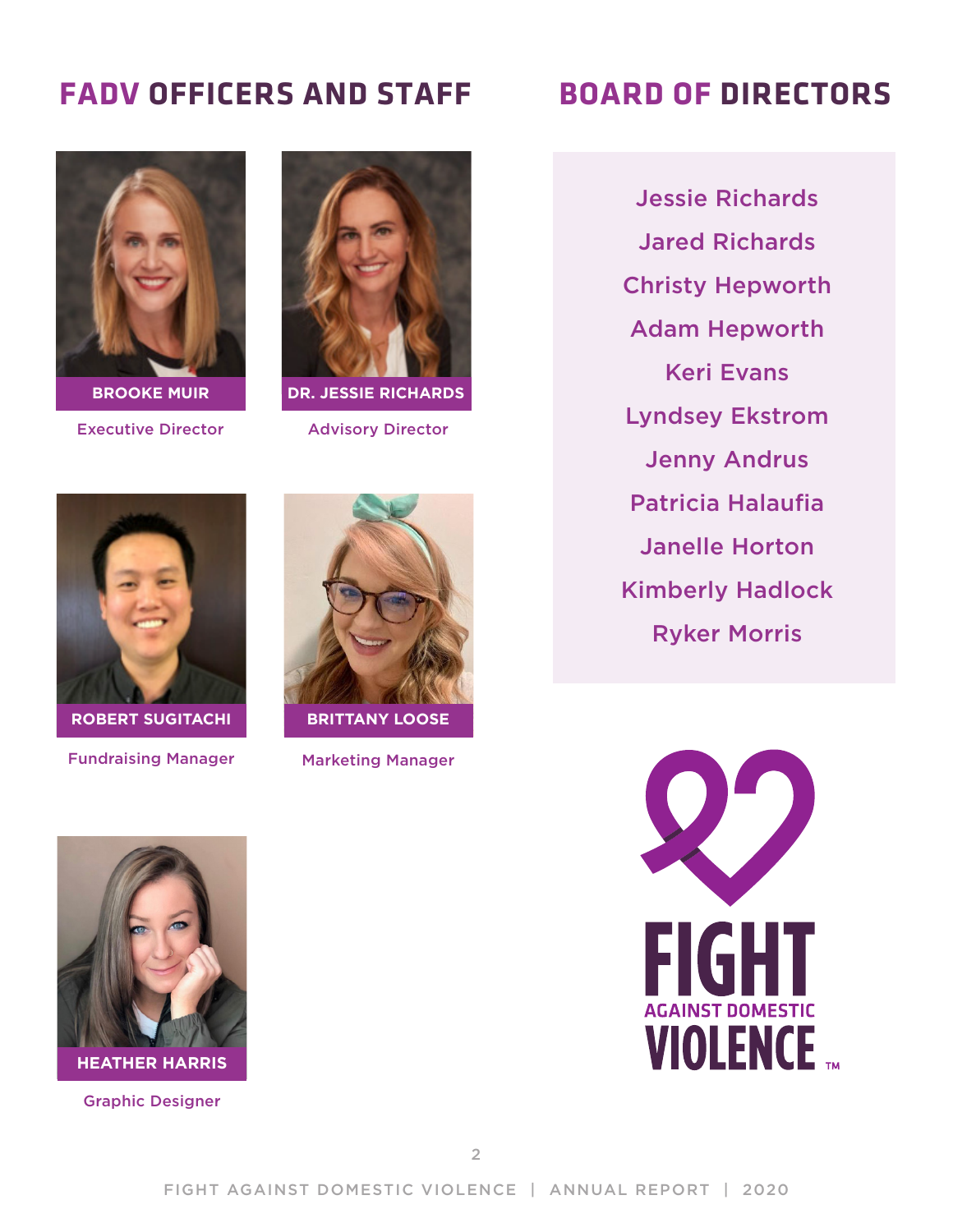# **TABLE OF CONTENTS**

| Message from the Executive Director 3 |  |
|---------------------------------------|--|
|                                       |  |
|                                       |  |
|                                       |  |
|                                       |  |

Fight Against Domestic Violence's mission is to generate resources for domestic violence survivors through corporate, individual, and community partnerships.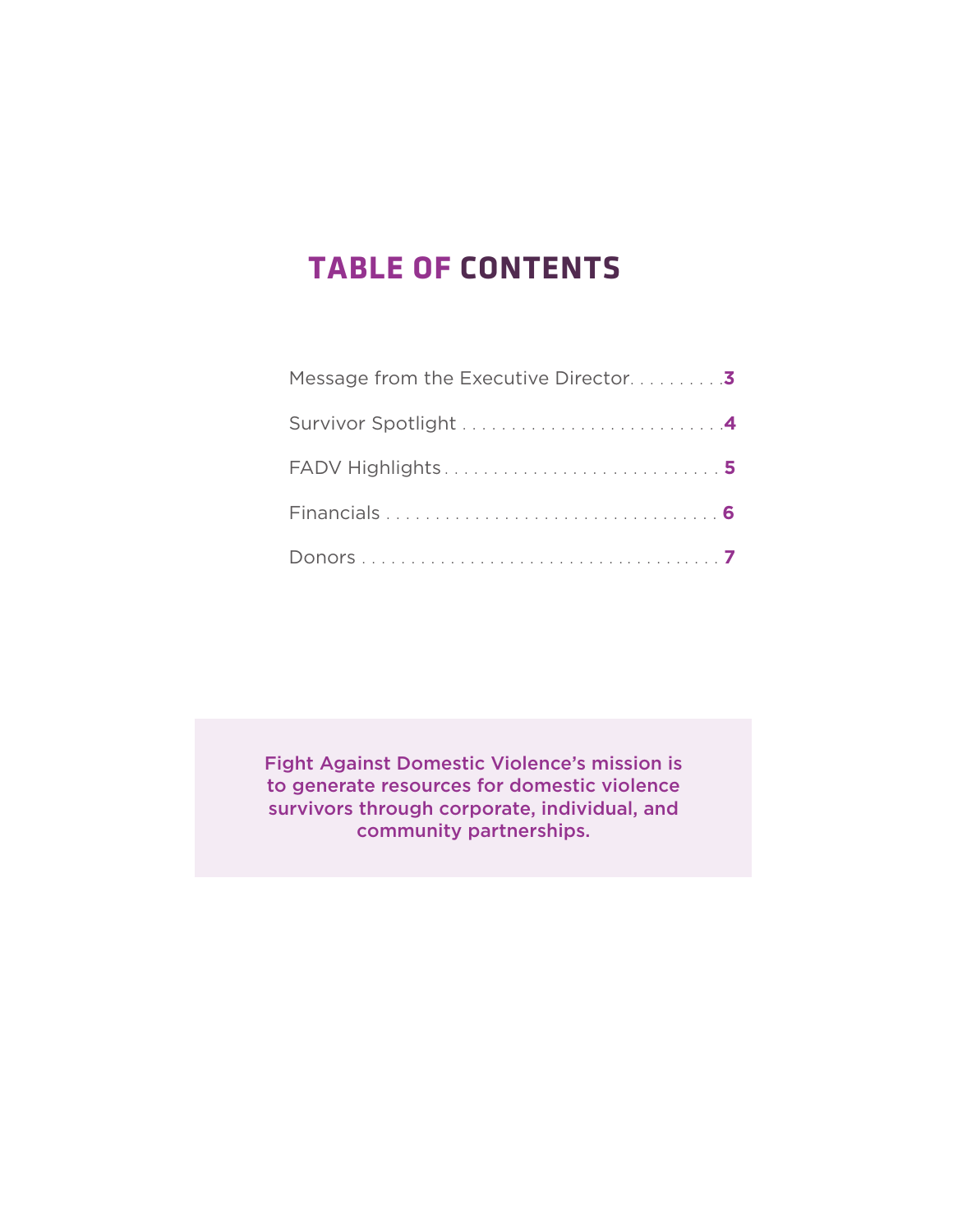# **A MESSAGE FROM OUR EXECUTIVE DIRECTOR**

Dear Friends and Colleagues,

It is impossible to begin this message without addressing one of the biggest global impacts of the past 100 years, the Coronavirus pandemic. For all of us, 2020 has been a year filled with uncertainty, change, and loss intertwined with moments of empathy, optimism, and joy. The pandemic has placed an immeasurable amount of stress on our local communities, and I am proud of how FADV and our partners have been able to respond. When the world began shutting down and life-saving isolation orders were put into place, those living in abusive relationships found survival and escape to be even more out of reach. Unfortunately, the home is not a safe sanctuary for everyone. Job loss, food insecurity, and general uncertainty compounded the existing stressors and led to devastating outcomes for domestic violence victims. In 2020, it became clear that FADV's programs and our place in the domestic violence safety net has never been more important.

Faced with such pressing community need, I'm proud of what our Board and our staff were able to accomplish through such a tumultuous event. A lot more of our work was done remotely and through Zoom calls. We launched our Housing First Program and continued to support shelters across Utah and the United States through Crisis Cash. While we were forced to cancel, postpone, or reimagine a lot of our planned fundraising events, we still maintained our strong financial position. We safely and successfully held our annual benefit concert, maintained our core founders generous support, engaged with additional, amazing corporate partners, increased our grant funding, and activated our individual donor network to respond to our calls for action; by and large, we were still able to get much needed resources and support into our community and even increased many of those resources.

Your support of FADV means everything, and I cannot understate just how much we appreciate your generosity. Because of generous donations from individuals, corporations, and foundations we have been able to get housing and emergency help to those that need it most. I am so proud of what we have accomplished during this unprecedented year.

On behalf of our clients, our staff, and our Board, and from me personally, thank you to everyone who has supported us over the past year. We really could not have done it without you.

Brooke Muir Executive Director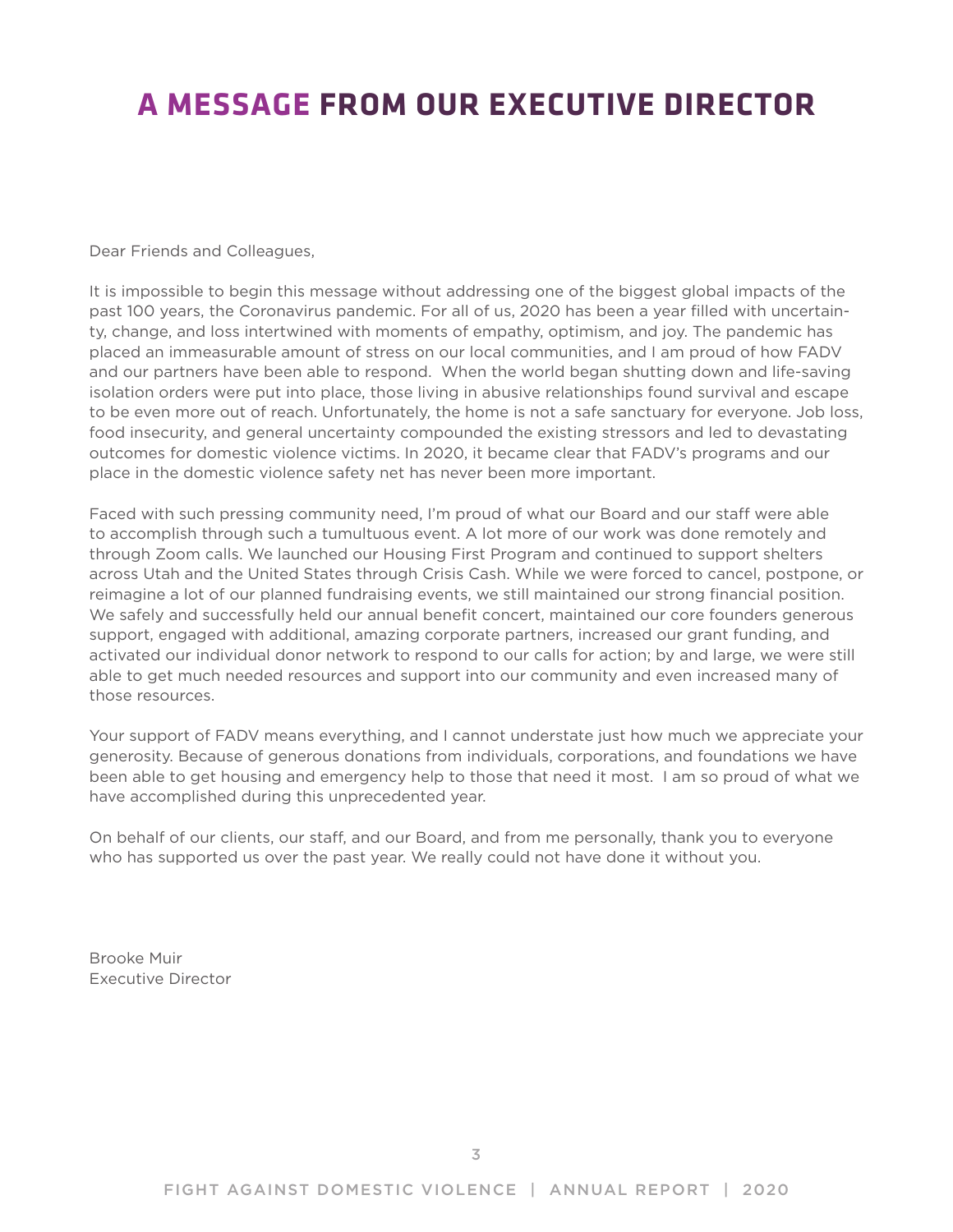# **CAROL K SURVIVOR SPOTLIGHT**

For the first 21 years of my marriage, I did not know, understand, or associate myself with domestic violence. Those two words, domestic violence, seemed as foreign as trying to understand Russian. Now, after looking back with better clarity and understanding, it was both horrifying and enlightening to know what truly had taken place since the very beginning of my marriage. The more I learn about the systemic effects of physical, emotional, sexual, financial, spiritual, and psychological abuse, the more I have been able to identify with other victims.

Once I left my abuser and my divorce was finalized, I was looking for ways to serve, giveback, and help others still lost in the throes of their domestic violence relationship. I had the privilege to meet Jesse, Brooke, and Stephanie at a Mother's Day event last spring. I was fascinated to learn more about the mission of FADV. As I scanned their Instagram posts, every message seemed familiar. Every tip, warning, statistic sent an alarm to my brain and heart. I knew I had been in an abusive marriage and was now on the other side of finalizing my divorce.

I knew the secrecy and silence surrounding abuse is what perpetuates the cycle. For me to continually unlearn and prevent repeated patterns of the cycle of abuse in my own life and others, I could not stay silent. My voice and story, although unique, is not the typical picture of domestic violence. But every individual voice and story matters.



The opportunity to speak on behalf of FADV and educate others on the "Cycle of Abuse" created a whole new path to my healing and transformation. Preparing for that talk was heart wrenching and took me to depths of pain that I had never felt before. Sharing my story also released my truth and I knew speaking out would, in some way, help and support other survivors.

Since the Louder Together Concert in August I have been able to use my voice and message to:

- Coordinate a local campaign for Domestic Violence Awareness month in November. I held a Purple Party with Draper Victims Advocate, Rachel Miller. Through my Instagram Feed @Carolkvan, I share tips, interviews, and a variety of inspirational ways women can ASK FOR HELP, SPEAK UP, and LOSE THE SHAME
- Engage civic, non-profit, corporate and community members in a giving campaign to support South Valley Services. Together this December, we were able to gather and distribute 200 Crisis Care Kits (\$10,000.00) of in kind donations into the hands of Survivors. We held a special tour at the Community Resource Center and increased awareness of the services provided through SVS. SVS is a close community partner with FADV.
- Through the Crisis Care Kit Drive, I was able to create a base of over 100 donors and future donors for South Valley Services. This has extended their local reach of services for survivors. community leaders, and donors.
- In the fall I was able to take the 40 hour Victim Advocate Training to assist me in my efforts to understand the roles of Victim Advocates.

My new role as a speaker, advocate, and marketing and development specialist has all been made possible through the partnership with FADV. My passion to make a difference has just begun.

Thank you from the bottom of my heart! I look forward to continuing to work with FADV to bring better education, outreach, and resources into our local communities.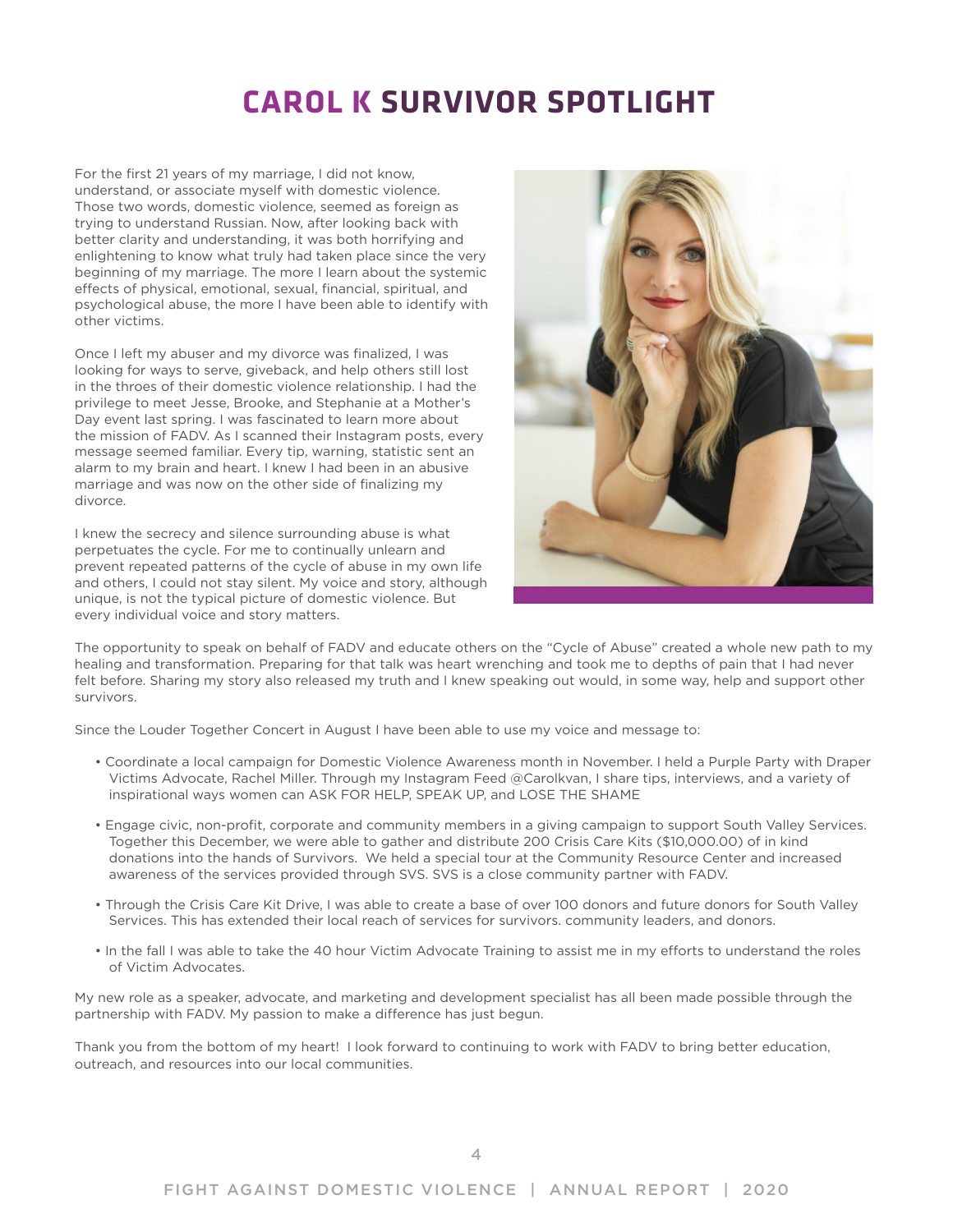# **FADV 2020 HIGHLIGHTS**

#### **The National Parks Second Annual Benefit Concert**

Hosted by Alison Faulkner with Special Guest Speaker and Survivor, Carol K



Fight Against Domestic Violence once again teamed up with Provo's own The National Parks to put on a benefit concert aimed at raising financial resources and awareness for Utah domestic violence service providers. Staying physically distant and Covid-19 safe, we had a great evening of music high up in the Utah mountains. Our generous concert goers raised over \$46,000 for FADV.

#### **Launching Housing First**



2020 was the first year of our Housing First Program and our first dive into providing direct services to clients. Housing First has three overall goals: 1) expand access to affordable housing; 2) reduce the incidence of homelessness; and 3) provide domestic violence victims with a stable platform from which to receive follow up services on their road to survivorship. We launched Housing First in January, 2020 and provided housing assistance to 62 clients totaling more than \$35,000 in support.

#### **By The Numbers**

- Raised and distributed over \$85,000 in monetary and in-kind donations.
- Helped 180 survivors and children get into safe and stable housing through our Housing First program.
- Provided Crisis Cash grants to 24 domestic violence service providers.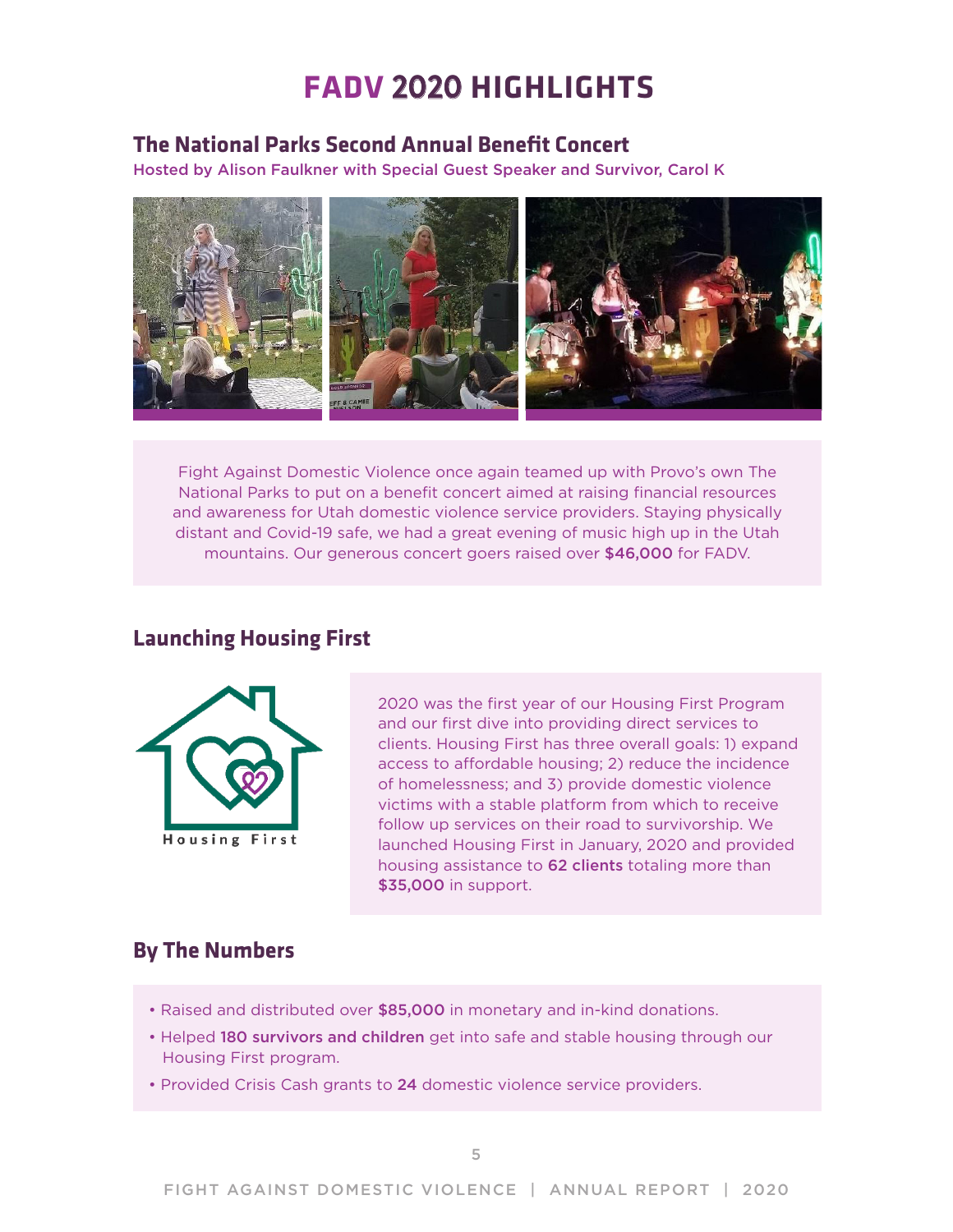# **FINANCIAL STATEMENT**

#### **January 1, 2020 – December 31, 2020**

#### **STATEMENT OF REVENUE AND EXPENSE**

| <b>Campaign Donations</b>   | \$20,000.00  |
|-----------------------------|--------------|
| <b>Corporate Donations</b>  | \$81,631.53  |
| <b>Individual Donations</b> | \$114,102.84 |
|                             |              |
| <b>TOTAL REVENUE</b>        | \$215,734.37 |

#### **EXPENSE**

| <b>Program Grants Disbursed</b>                       | \$56,055.71  |
|-------------------------------------------------------|--------------|
| Payroll - Wages Taxes, Fees,<br><b>Contract Labor</b> | \$109,811.95 |
| <b>Fundraising</b>                                    | \$3,749.87   |
| <b>Administrative/General</b>                         | \$7074.06    |
|                                                       |              |
|                                                       |              |
| <b>TOTAL EXPENSE</b>                                  | \$176,691.59 |
| <b>Net Operating Income</b>                           | \$39,042.78  |
| <b>Other - Interest Income</b>                        | \$221.87     |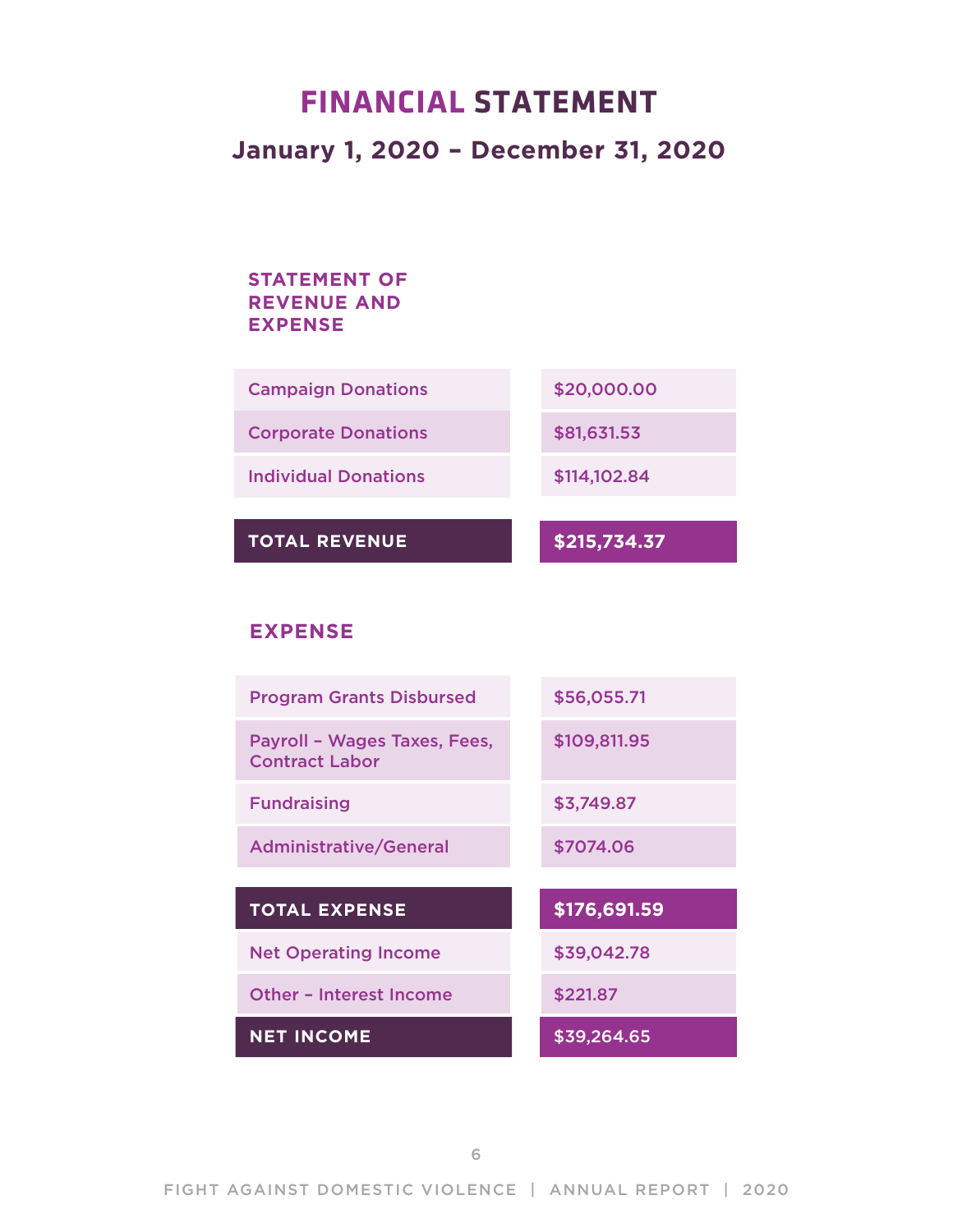# **2020 FIGHT AGAINST DOMESTIC VIOLENCE DONORS**

# **FADV Ally**

(\$100-\$499)

Phillip & Kathy Muir Carrie Norman Gaya Samarasingha Benjamin Riley Dana Baird Eric Goodrich Jill Zakrzewski Suzanne Hart Chris Lemay Breen Homes Heidi Maxfield Sydney Reichardt Rebecca Smylie Amy Fishell Jon Bradshaw Jonathan Richards Amy Sanders Arthur Jessop Grace Dube Richard Stewart Alisha Smith Valerie Whiting Rachel Daines Mckay Dunn Hillary Alleman Amy Oliver Erica Galland Brandon Beck Ryan Slobodian Steve Evans Kanita Lipjankic Holladay Car Wash Dane Smith Jeff Wood Judy Buxton Nina Martin Suzy Al-Abdulla

#### **FADV Friend**  (\$500-\$999)

Shane D. Wood Matt Hawkins Michael Littledike Tim & Lucy Pierce Ted Lansing Kalli and Kade Huntsman Taylor Vowles Patricia Halaufia Stu and Stephanie Buehner

#### **FADV Ambassador**  (\$2,000 - \$9,999)

Heiner Family Fund Jeff & Camie Nielson Dan & Elise Caffee Elena Leppard

**FADV Family** (\$10,000 – \$24,999)

Jared and Jessie Richards Lyndsey Ekstrom Keri Evans Anonymous

**FADV Founder** (\$25,000+)

Christy and Adam Hepworth

#### Business Partner Spotlight

Joseph and Kathleen Sorenson Legacy Foundation Sorenson Legacy Foundation Joan and Tim Fenton Foundation Intermountain Healthcare Cross Charitable Foundation Val A. and Edith D Green Foundation

#### Corporate Partners

Coldwater Capital, LLC Capita Financial Network Cross Charitable Foundation Ridgeline Capital Group Built Brands, LLC Bennett, Tueller, Johnson & Deere Graystone Mortgage, LLC Snap Finance Bella Lash Peak Capital Cloud9 Life The Relationship Recovery BeneYou

7